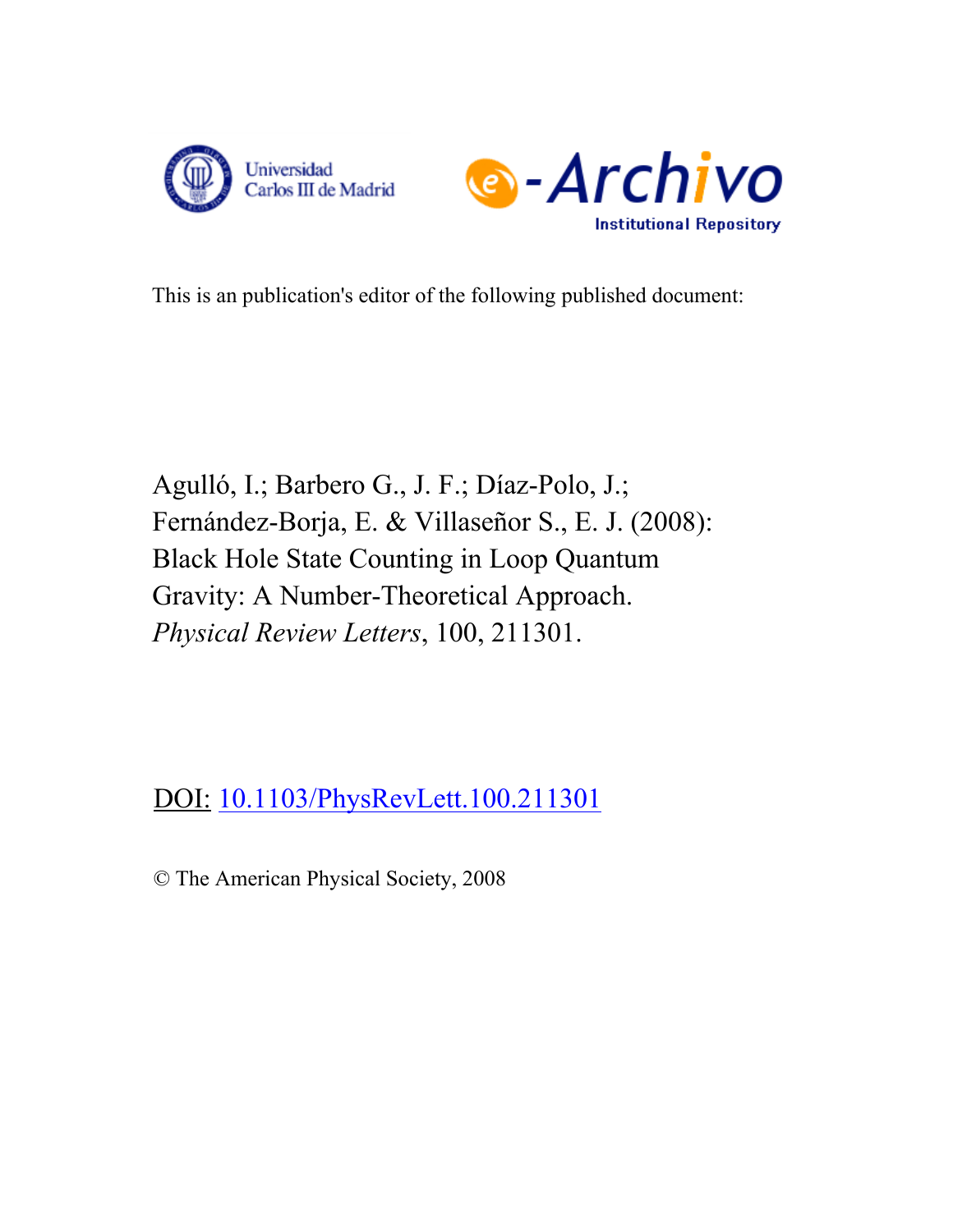## <span id="page-1-2"></span>**Black Hole State Counting in Loop Quantum Gravity: A Number-Theoretical Approach**

Iván Agulló,<sup>1[,\\*](#page-4-0)</sup> J. Fernando Barbero G.,<sup>2,[†](#page-4-1)</sup> Jacobo Díaz-Polo,<sup>3,[‡](#page-4-2)</sup> Enrique Fernández-Borja,<sup>1,3,§</sup> and Eduardo J. S. Villaseñor<sup>4,2,||</sup>

<sup>1</sup>Departamento de Física Teórica and IFIC, Centro Mixto Universidad de Valencia-CSIC, Universidad de Valencia,

*Burjassot-46100, Valencia, Spain* <sup>2</sup>

*Instituto de Estructura de la Materia, CSIC, Serrano 123, 28006 Madrid, Spain* <sup>3</sup>

*Departamento de Astronomı´a y Astrofı´sica, Universidad de Valencia, Burjassot-46100, Valencia, Spain* <sup>4</sup>

*Instituto Gregorio Milla´n, Grupo de Modelizacio´n y Simulacio´n Nume´rica, Universidad Carlos III de Madrid,*

*Avenida de la Universidad 30, 28911 Legane´s, Spain*

(Received 12 March 2008; published 27 May 2008)

We give an efficient method, combining number-theoretic and combinatorial ideas, to *exactly* compute black hole entropy in the framework of loop quantum gravity. Along the way we provide a complete characterization of the relevant sector of the spectrum of the area operator, including degeneracies, and *explicitly* determine the number of solutions to the projection constraint. We use a computer implementation of the proposed algorithm to confirm and extend previous results on the detailed structure of the black hole degeneracy spectrum.

DOI: [10.1103/PhysRevLett.100.211301](http://dx.doi.org/10.1103/PhysRevLett.100.211301) PACS numbers: 04.70.Dy, 04.60.Pp

Any proposed quantum theory of gravity must account for the states responsible for black hole entropy. Within loop quantum gravity (LQG), entropy can be studied by using the isolated horizon framework [\[1\]](#page-4-3). The counting of states is reduced in this setting to a well-defined combinatorial problem. It gives rise, in the asymptotic limit, to the semiclassical Bekenstein-Hawking formula [\[2](#page-4-4),[3](#page-4-5)] corrected to the next relevant order by a term logarithmic in the area. A computer assisted study has been carried out for small black holes up to two hundred Planck areas  $\ell_P^2$  [[4](#page-4-6)]. This has unearthed a very interesting behavior in their degeneracy spectrum, namely, an equidistant ''band structure'' with important physical consequences. The most relevant of them is the effective quantization of black hole entropy [\[4\]](#page-4-6). A qualitative understanding of the origin of this be-havior has been obtained in [\[5](#page-4-7)]. However, no detailed theoretical description of this phenomenon has been available to date, owing to the incomplete characterization of the area spectrum on one hand, and the lack of exact manageable solutions for some combinatorial problems (involving the so called projection constraint) on the other.

In this Letter we present a satisfactory solution to both types of difficulties, giving a precise characterization of the area spectrum by relying on number-theoretic methods, and addressing the combinatorial problems related to the projection constraint. We do it for the original counting of states proposed in [[1\]](#page-4-3) and carried out in [\[2](#page-4-4)], and also for the one described in [[3](#page-4-5)]. The method that we discuss in the following will allow us to have a full understanding of the different factors that come into play to reproduce the features previously observed in the black hole degeneracy spectrum. In addition, it can be efficiently used to perform *exact* entropy computations—extensible to large areas that improve and confirm the results obtained by brute force methods in [[4](#page-4-6)].

<span id="page-1-0"></span>We start by characterizing the area eigenvalues and their degeneracies. In LQG the black hole area is given by an eigenvalue *A* of the area operator

$$
A = 8\pi\gamma \ell_P^2 \sum_{I=1}^{N} \sqrt{j_I(j_I+1)},
$$
 (1)

where  $\gamma$  denotes the Immirzi parameter. Notice that these do not give the full area spectrum, but for the case of isolated horizons relevant here we only need Eq. [\(1](#page-1-0)). The labels  $j_I$  are half-integers,  $j_I \in \mathbb{N}/2$ , associated to the edges of a given spin network state. They pierce the horizon at a finite set of *N* distinguishable points called punctures [\[1\]](#page-4-3). Horizon quantum states are further characterized by an additional label  $m<sub>I</sub>$ . In the case where we have spherical symmetry, a *projection constraint*,

$$
\sum_{I=1}^{N} m_I = 0, \tag{2}
$$

<span id="page-1-1"></span>must be satisfied by the  $m<sub>I</sub>$ . There are two inequivalent proposals in the literature to account for the relevant microscopic configurations  $[2,3]$  $[2,3]$  $[2,3]$ . When taken as a purely combinatorial problem, they differ in the range of the label  $m<sub>I</sub>$ . In the standard (DLM) counting performed in [\[2](#page-4-4)] one takes  $m_I \in \{-j_I, j_I\}$ , whereas the counting proposed in [\[3\]](#page-4-5) (that we will refer to as the GM counting) assumes that  $m<sub>I</sub>$  can take all the allowed values for a spin component  $m<sub>I</sub> \in$  $\{-j_l, -j_l + 1, \ldots, j_l - 1, j_l\}.$ 

The first problem we address is the characterization of the numbers belonging to the spectrum of the area operator restricted to the vector subspace spanned by spin network states having no vertices nor edges lying on the black hole horizon. In the following when we talk about the area spectrum we in fact refer to this restriction. The first question that we want to consider is the following: Given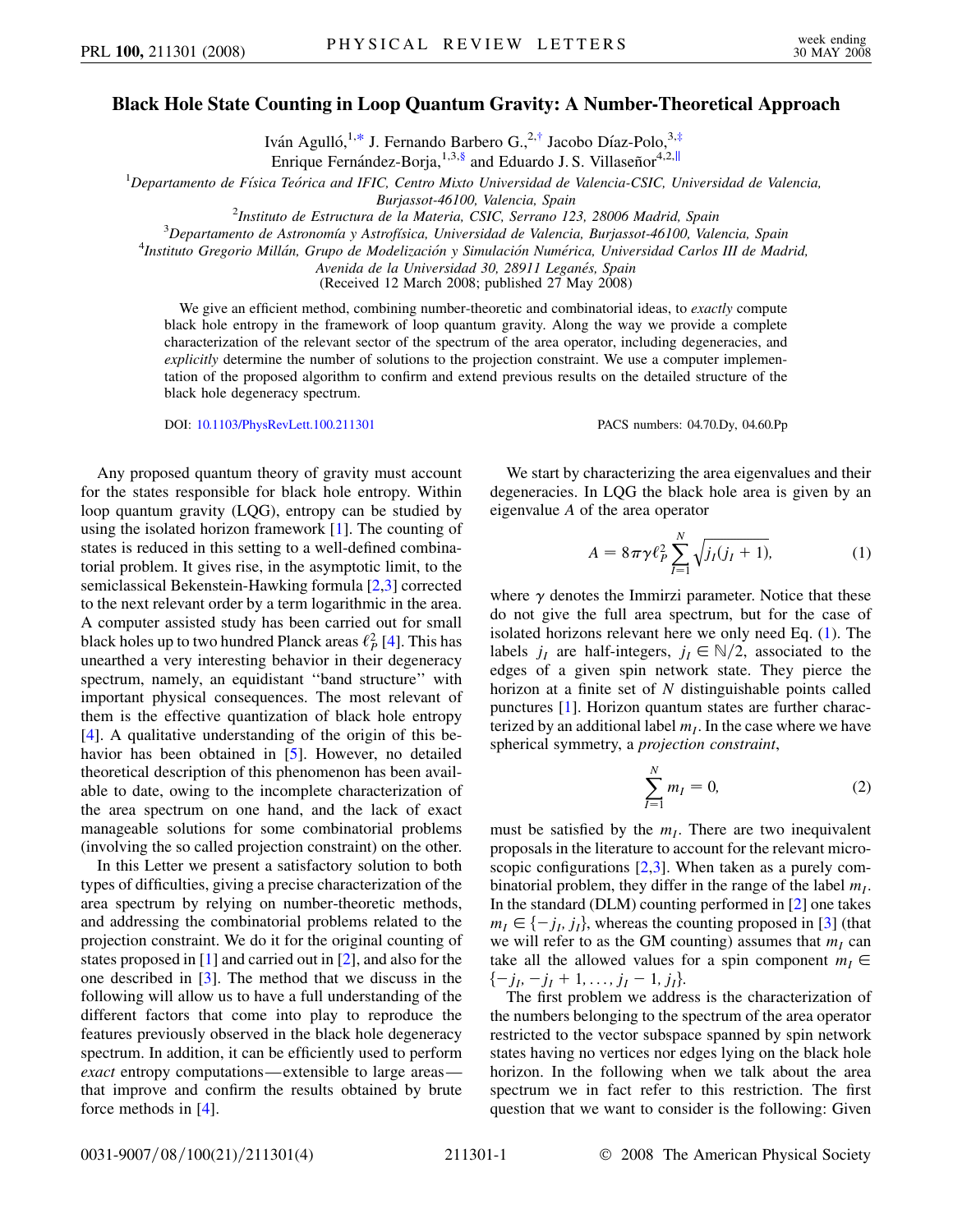$A \in \mathbb{R}$ , when does it belong to the spectrum of the area? In order to simplify the algebra and work with integer numbers we will write  $j_I = k_I/2$  in the following, so that the area eigenvalues become

$$
A = \sum_{I=1}^{N} \sqrt{(k_I + 1)^2 - 1} = \sum_{k=1}^{k_{\text{max}}} n_k \sqrt{(k+1)^2 - 1}.
$$

Here we have chosen units such that  $4\pi\gamma \ell_P^2 = 1$ , and the  $n_k$  (satisfying  $n_1 + \cdots + n_{k_{\text{max}}} = N$ ) denote the number of punctures corresponding to edges carrying spin  $k/2$ . An elementary but useful comment is that we can always write  $\sqrt{(k+1)^2 - 1}$  as the product of an integer and the square root of a square-free positive integer number (SRSFN) by using its prime factor decomposition. Hence, with our choice of units, only integer linear combinations of SRSFNs can appear in the area spectrum. The questions now are the following: First, given such a linear combination, when does it correspond to an eigenvalue of the area operator? If the answer is in the affirmative, then what are the permissible choices of  $k$  and  $n_k$  compatible with this value for the area?

In the following we will take advantage of the fact that SRSFNs are linearly independent over the rational numbers (and, hence, over the integers), i.e.,  $q_1\sqrt{p_1} + \cdots$  $q_r\sqrt{p_r} = 0$ , with  $q_i \in \mathbb{Q}$  and  $p_i$  different square-free integers, implies that  $q_i = 0$  for every  $i = 1, \ldots, r$ . This can be easily checked for concrete choices of the  $p_i$  and can be proved in general (see, for instance, [[6\]](#page-4-8)). We can answer the two questions previously posed in the following way. Given an *integer* linear combination of SRSFNs  $\sum_{i=1}^{r} q_i \sqrt{p_i}$ , where  $q_i \in \mathbb{N}$ , we need to determine the values of the  $k$  and  $n_k$ , if any, that solve the equation

$$
\sum_{k=1}^{k_{\text{max}}} n_k \sqrt{(k+1)^2 - 1} = \sum_{i=1}^{r} q_i \sqrt{p_i}.
$$
 (3)

<span id="page-2-0"></span>Each  $\sqrt{(k+1)^2 - 1}$  can be written as an integer times a SRSFN so the left-hand side of  $(3)$  $(3)$  will also be a linear combination of a SRSFN with coefficients given by integer linear combinations of the unknowns  $n_k$ . As a preliminary step, let us find out—for a given square-free positive integer  $p_i$ —the values of *k* satisfying

$$
\sqrt{(k+1)^2 - 1} = y\sqrt{p_i},\tag{4}
$$

<span id="page-2-1"></span>for some positive integer *y*. This is equivalent to solving the Pell equation  $x^2 - p_i y^2 = 1$  where the unknowns are  $x := k + 1$  and *y*. Equation ([4\)](#page-2-1) admits an infinite number of solutions  $(k_m^i, y_m^i)$ , where  $m \in \mathbb{N}$  (see, for instance, [\[7](#page-4-9)]). These can be obtained from the fundamental one  $(k_1^i, y_1^i)$ corresponding to the minimum, nontrivial, value of both *ki m* and  $y_m^i$ . They are given by the formula

$$
k_m^i + 1 + y_m^i \sqrt{p_i} = (k_1^i + 1 + y_1^i \sqrt{p_i})^m.
$$

The fundamental solution can be obtained by using con-

tinued fractions [\[7\]](#page-4-9). Tables of the fundamental solution for the smallest  $p_i$  can be found in standard references on number theory. As we can see, both  $k_m^i$  and  $y_m^i$  grow exponentially in *m*. By solving the Pell equation for all the different  $p_i$  we can rewrite [\(3](#page-2-0)) as

$$
\sum_{i=1}^{r} \sum_{m=1}^{\infty} n_{k_m} y_m^i \sqrt{p_i} = \sum_{i=1}^{r} q_i \sqrt{p_i}.
$$

<span id="page-2-2"></span>Using the linear independence of the  $\sqrt{p_i}$ , the previous equation can be split into *r* different equations of the type

$$
\sum_{m=1}^{\infty} y_m^i n_{k_m^i} = q_i, \qquad i = 1, ..., r.
$$
 (5)

Several comments are in order now. First, these are diophantine linear equations in the unknowns  $n_{k_m}$  with the solutions restricted to take non-negative values. They can be solved by standard algorithms (for example, the Fröbenius method or techniques based on the use of Smith canonical forms). These are implemented in commercial symbolic computing packages. Second, although we have extended the sum in  $(5)$  $(5)$  $(5)$  to infinity it is actually finite because the  $y_m^i$  grow with *m* without bound. Third, for different values of *i* the equations in [\(5](#page-2-2)) are written in terms of disjoint sets of unknowns. This means that they can be solved independently of each other—a very convenient fact when performing actual computations. Indeed, if  $(k_{m_1}^{i_1}, y_{m_1}^{i_1})$  and  $(k_{m_2}^{i_2}, y_{m_2}^{i_2})$  are solutions to the Pell equations associated to different square-free integers  $p_{i_1}$  and  $p_{i_2}$ , then  $k_{m_1}^{i_1}$  and  $k_{m_2}^{i_2}$  must be different. This can be easily proved by *reductio ad absurdum*.

It may happen that some of the equations in  $(5)$  admit no it may happen that some of the equations in (3) additions. In this case  $\sum_{i=1}^{r} q_i \sqrt{p_i}$  does not belong to the relevant part of the area spectrum. On the other hand, if these equations do admit solutions, the  $\sum_{i=1}^{r} q_i \sqrt{p_i}$  belong to the spectrum of the area operator, the numbers  $k_m^i$  tell us the spins involved, and the  $n_{k_m}$  count the number of times that the edges labeled by the spin  $k_m^i/2$  pierce the horizon. A set of pairs  $\{(k_m^i, n_{k_m^i})\}$  obtained from the solutions to Eqs. ([3\)](#page-2-0)–[\(5](#page-2-2)) will define what we call a *spin configuration*. The number of different quantum states associated to each of these is given by two degeneracy factors, namely, the one coming from reorderings of the  $k<sub>I</sub>$ -labels over the distinguishable punctures (*r* degeneracy) and the other originating in all the different choices of  $m<sub>I</sub>$  labels satisfying ([2](#page-1-1)) (*m* degeneracy). The combinatorial factors associated to the *r* degeneracy are straightforward to obtain and appear in the relevant literature.

Let us consider then the *m* degeneracy. The problem that we have to solve is this: Given a set of (possibly equal) spin labels  $j_l$ ,  $I = 1, \ldots, N$ , what are the different choices for the allowed  $m<sub>I</sub>$  such that [\(2](#page-1-1)) is satisfied? Notice that an obvious necessary condition for the existence of solutions is that  $\sum_{I=1}^{N} j_I \in \mathbb{N}$ .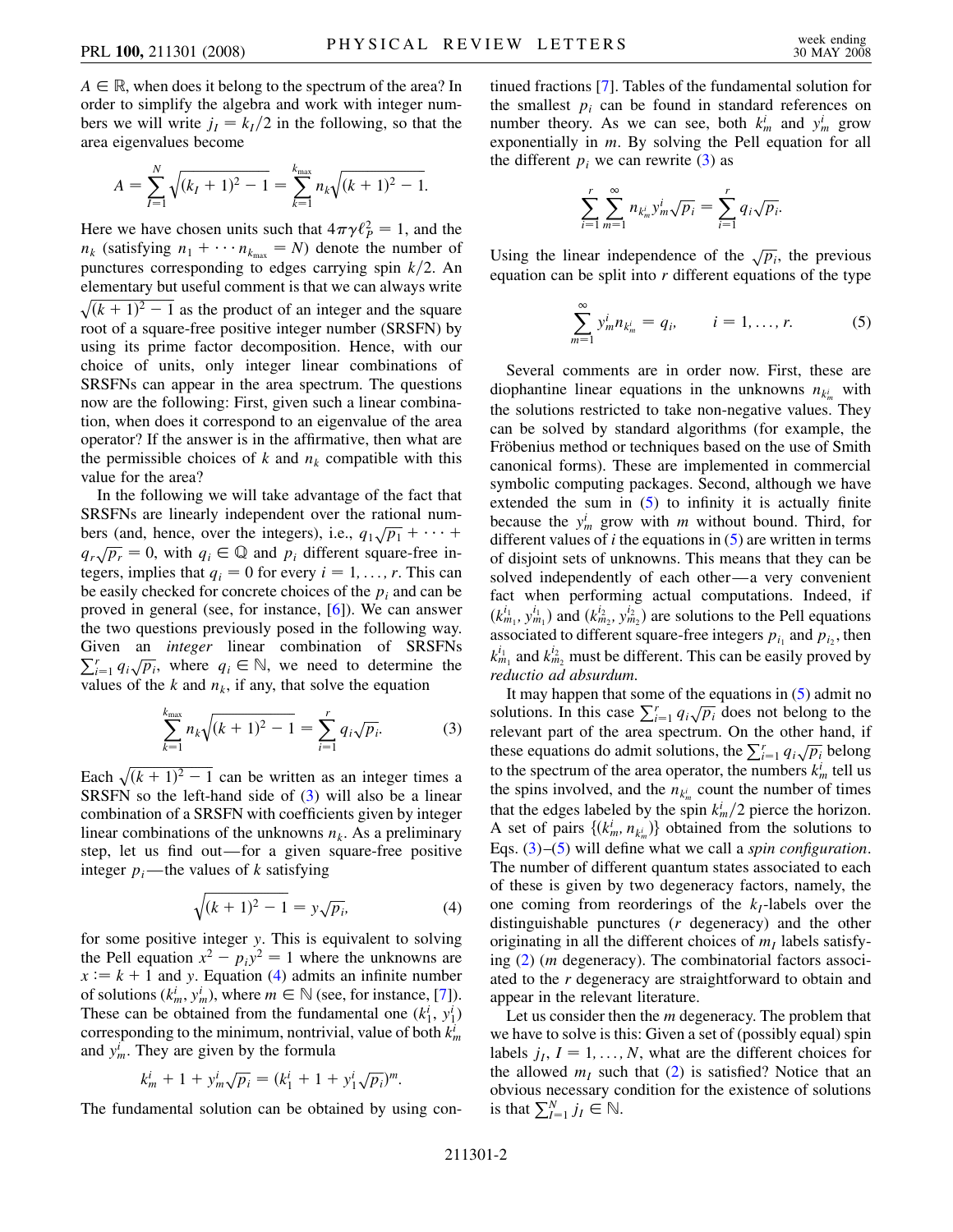In the standard DLM approach the number of different solutions for the projection constraint can be found by solving the following combinatorial problem (closely related to the so called *partition problem*): Given a set  $K =$  ${k_1, \ldots, k_N}$  of *N*—possibly equal—natural numbers, how many different partitions of  $K$  into two disjoint sets  $\mathcal{K}_1$ and  $\mathcal{K}_2$  such that  $\sum_{k \in \mathcal{K}_1} k = \sum_{k \in \mathcal{K}_2} k$  do exist? The answer to this question can be found in the literature (see, for example, [[8\]](#page-4-10), and references therein) and is

$$
\frac{2^N}{M} \sum_{s=0}^{M-1} \prod_{I=1}^N \cos(2\pi sk_I/M),\tag{6}
$$

where  $M = 1 + \sum_{I=1}^{N} k_I$ . This expression can be seen to be zero if there are no solutions to the projection constraint.

Let us consider now the GM proposal. The problem is equivalent in this case to counting the number of irreducible representations, taking into account multiplicities, that appear in the tensor product  $\bigotimes_{I=1}^{N} [j_I]$ , where  $[j_I] = [k_I/2]$ denotes the irreducible representation of  $SU(2)$  corresponding to spin  $j_l$ . In order to solve this problem, we rely on techniques developed in the context of conformal field theories  $[9]$  (see also  $[10]$  $[10]$  $[10]$ ) and in the spectral theory of Toeplitz matrices [\[11\]](#page-4-13). The starting point is to write the tensor product of two  $SU(2)$  representations in the form

$$
\left[\frac{k_1}{2}\right] \otimes \left[\frac{k_2}{2}\right] = \bigoplus_{k_3=0}^{\infty} \mathcal{N}_{k_1 k_2}^{k_3} \left[\frac{k_3}{2}\right],
$$

where the integers  $\mathcal{N}_{k_1k_2}^{k_3}$ , called *fusion numbers* [[9\]](#page-4-11), tell us the number of times that the representation labeled by  $k_3/2$ appears in the tensor product of  $\lceil k_1/2 \rceil$  and  $\lceil k_2/2 \rceil$ . For each  $k \in \mathbb{N} \cup \{0\}$ , we introduce now the infinite *fusion matrices*  $(C_k)_{k_1 k_2} := \mathcal{N}_{k_1 k}^{k_2}$ , where  $k_1, k_2 \in \mathbb{N} \cup \{0\}$ . These can be shown to satisfy the recursion relation

$$
C_{k+2} = XC_{k+1} - C_k, \qquad k = 0, 1, ..., \qquad (7)
$$

<span id="page-3-0"></span>where we have introduced the notation  $X := C_1$ . Explicitly  $X_{k_1k_2} = \delta_{k_1,k_2-1} + \delta_{k_1,k_2+1}$ , which shows that *X* is a Toeplitz matrix  $[11]$ . The solution to  $(7)$ , with initial conditions  $C_0 = I$  and  $C_1 = X$ , can be written as

$$
C_k = U_k(X/2), \qquad k = 0, 1, ...
$$

in terms of the Chebyshev polynomials of the second kind  $U_k$ . The tensor product of an arbitrary number of representations can be decomposed as a direct sum of irreducible representations by multiplying the fusion matrices introduced in the previous equations. By proceeding in this way we get

$$
\left[\frac{k_1}{2}\right] \otimes \left[\frac{k_2}{2}\right] \otimes \cdots \otimes \left[\frac{k_N}{2}\right] = \bigoplus_{k=0}^{\infty} (C_{k_2} C_{k_3} \cdots C_{k_N})_{k_1 k} \left[\frac{k}{2}\right].
$$

Notice that the product of matrices appearing in the previous formula is, in fact, a polynomial in *X*. The total number of representations, which gives the solution to <span id="page-3-1"></span>the combinatorial problem at hand, is simply given by

$$
\sum_{k=0}^{\infty} (C_{k_2} C_{k_3} \cdots C_{k_N})_{k_1 k}.
$$
 (8)

This is just the sum of the (finite number of non zero) elements in the  $k_1$  row of the matrix  $C_{k_2}C_{k_3}\cdots C_{k_N}$ . A useful integral representation for this sum can be obtained by introducing a resolution of the identity for *X* as in [\[11\]](#page-4-13) and the well-known identity  $U_n(\cos \theta) = \sin[(n +$  $1\frac{\theta}{\sigma}$  sin $\theta$ . In fact, Eq. [\(8\)](#page-3-1) can be equivalently written as

$$
\frac{2}{\pi} \int_0^{\pi} d\theta \cos \frac{\theta}{2} \left[ \cos \frac{\theta}{2} - \cos \left( K + \frac{3}{2} \right) \theta \right] \prod_{I=1}^N \frac{\sin (k_I + 1) \theta}{\sin \theta},
$$
\n(9)

where  $K = k_1 + \cdots + k_N$ . This is related to the wellknown Verlinde formula for  $SU(2)$  [[9](#page-4-11)].

The procedure to calculate the black hole spectrum described in the first part of this Letter can be efficiently implemented in a computer, for instance using MATHEMATICA. This allows us to analyze in detail the different factors that shape the degeneracy spectrum. First of all, the fact that the diophantine equations are decoupled allows us to obtain the configurations compatible with a given value of area  $A = \sum_{i=1}^{r} q_i \sqrt{p_i}$  as the cartesian product of the sets of solutions to the diophantine equations for each  $p_i$ . Let us then begin by analyzing the results for area values of the form  $A = q\sqrt{p}$ , with  $q \in \mathbb{N}$ and  $\sqrt{p}$  a fixed SRSFN. What we see in this case is that the *r* degeneracy—coming from the reordering of puncture labels—will be maximized by those configurations having both a large number of different values of *k* and a large number of punctures. For a fixed area value these two factors compete with each other because higher values of *k* imply a lower number of punctures. On the other hand, the *m* degeneracy shows an exponential growth with area (both in the DLM and GM countings). When the two sources of degeneracy are taken into account—in the present case involving a single SRSFN—the total degeneracy can be seen to be dominated by the *m* degeneracy. The reason for this dominance of the *m* degeneracy is that the number of different (small) values of *k* available within the set of solutions to the Pell equation for a given *p* is limited, and hence only a few possibilities of reordering exist.

This situation is expected to change drastically when we consider areas  $A = \sum_{i=1}^{r} q_i \sqrt{p_i}$ , with  $r > 1$ , built as linear combinations of different SRSFNs. In this case it is possible to obtain configurations with a large number of different small values of *k* (associated to different SRSFNs). The effect of considering linear combinations involving several SRSFNs produces a very distinctive feature when the *r* degeneracy is plotted as a function of area; namely, it creates a band structure where high values of degeneracy alternate with much lower ones. Furthermore, maxima and